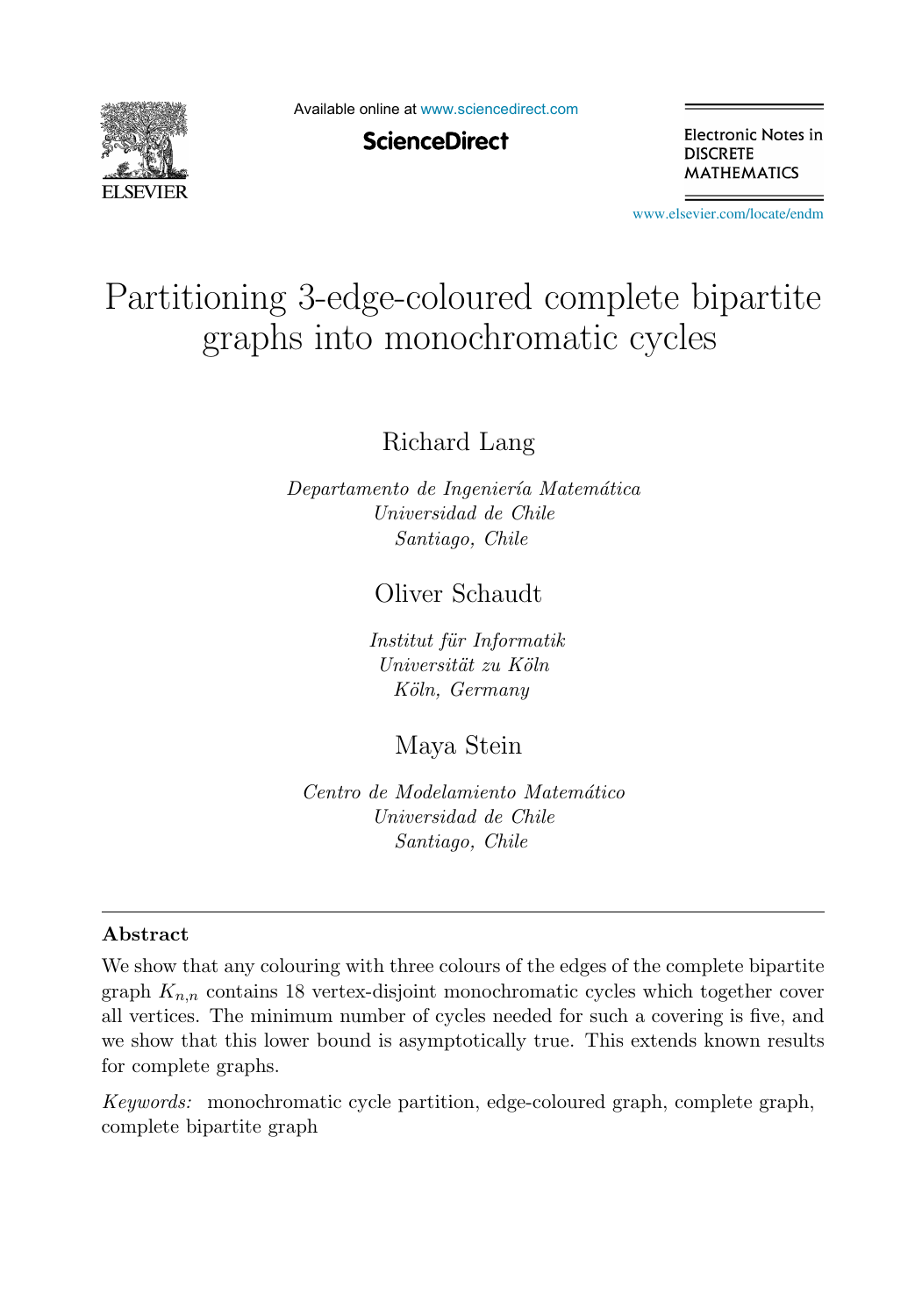# <span id="page-1-0"></span>**1 Introduction**

### 1.1 Cycle partitioning complete graphs

Given an arbitrary colouring of the edges of a graph  $G$  with  $r$  colours, we are interested in determining the smallest number of monochromatic cycles that partition the vertex set of  $G$ . (Here, an r-edge-colouring is not necessarily proper, and cycles may be single vertices, edges or the empty set.) Lately, this question received a considerable amount of attention from the community.

For r-edge-coloured complete graphs  $K_n$ , an easy construction shows that at least  $r$  cycles are necessary to cover all the vertices, and Erdős, Gyárfás and Pyber [\[5\]](#page-6-0) show that, no matter how large the graph is,  $cr^2 \log r$  cycles always suffice, where  $c$  is some absolute constant. The currently best known upper bound of  $100r \log r$  monochromatic cycles is due to Gyárfás, Ruszinkó, Sárközy and Szemerédi [\[6\]](#page-6-0). In [\[5\]](#page-6-0), it was conjectured that actually r cycles suffice, which, for  $r = 2$ , had been suggested earlier by Lehel [\[2\]](#page-6-0) in a stronger form (the two cycles should have different colours). Lehel's conjecture was settled for large n in [\[14,](#page-7-0)[1\]](#page-6-0), and for all n in [\[4\]](#page-6-0). For  $r = 3$ , Gyárfás, Ruszinkó, Sárközy and Szemerédi [\[9\]](#page-6-0) showed the following theorem.

## **Theorem 1.1** For any 3-edge-colouring of  $K_n$ ,

- (a) there is a partition of all but  $o(n)$  vertices of  $K_n$  into 3 monochromatic cycles, and
- (b) if n is large enough, then the vertices of  $K_n$  can be partitioned into 17 monochromatic cycles.

Actually, by a slight modification of their method, one can replace the number 17 with 10. However, the conjecture of Erdős, Gyárfás and Pyber was finally disproved by Pokrovskiy [\[16\]](#page-7-0) for all  $r \geq 3$ . In his examples, there are partitions of all but exactly one vertex into  $r$  monochromatic cycles. In light of this, several authors [\[3,](#page-6-0)[16\]](#page-7-0) proposed toning down the conjecture, allowing for a constant number of uncovered vertices.

 $\overline{1}$ 

<sup>2</sup> Supported by Fondecyt Regular no. 1140766.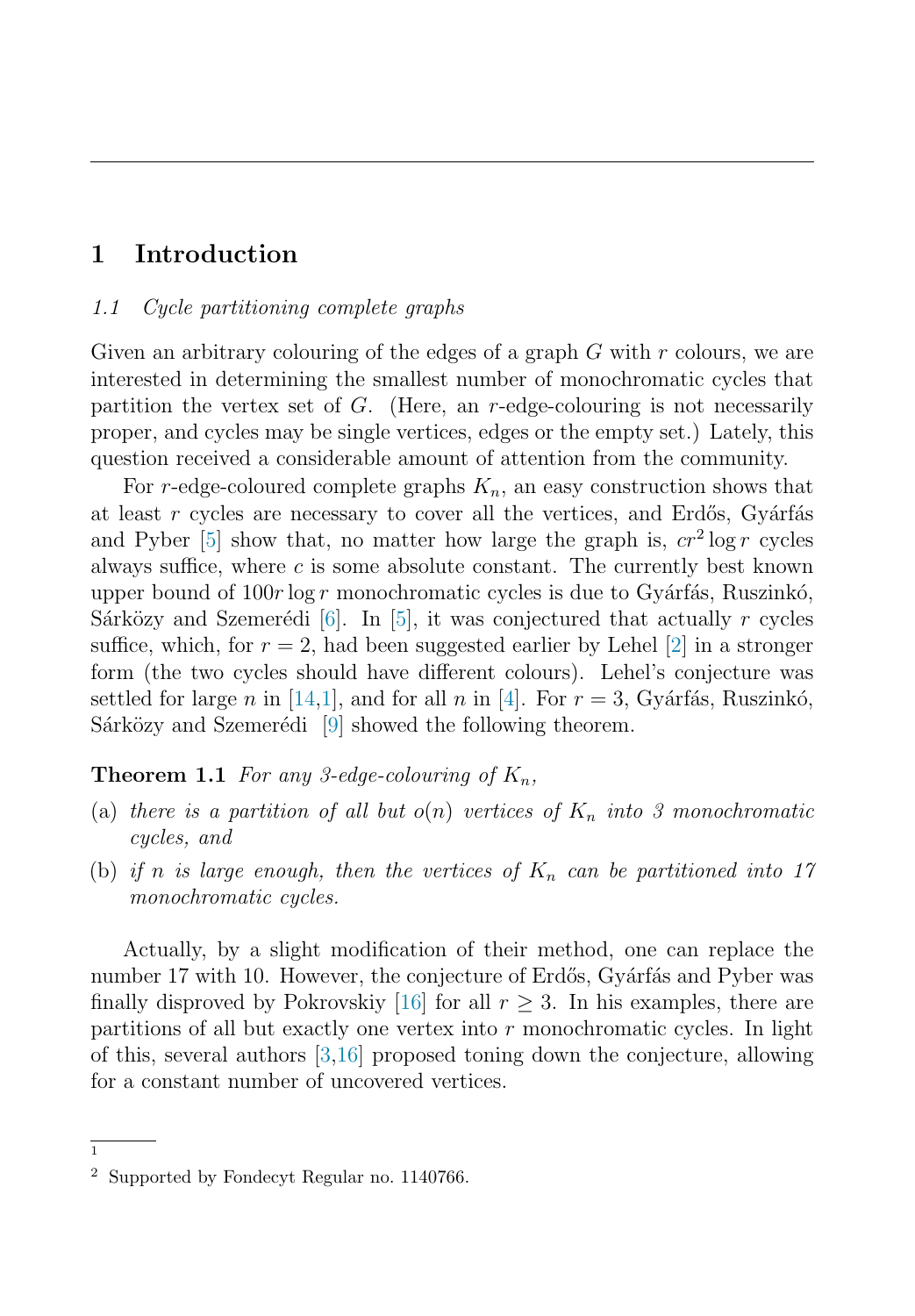#### <span id="page-2-0"></span>1.2 Cycle partitioning complete bipartite graphs

For the balanced complete bipartite graph  $K_{n,n}$  whose edges are coloured with r colours,  $2r-1$  is the best known lower bound for the number of cycles needed to cover all the vertices. Indeed, take a properly r-edge-coloured  $K_{r,r}$ , replace each of the vertices in one partition class with  $r$  new vertices and replace one vertex in the other class with  $(r(r-1)+1)$  new vertices. Let this new graph  $H$  be complete bipartite and colour the edges in such a way that each edge of H has the same colour as its projection onto  $K_{r,r}$ . Since no two of the unreplaced vertices lie on a common monochromatic cycle, we need  $r - 1$ cycles to cover all of them. As the vertices of the other side of  $K_{n,n}$  have been blown up to the size of  $r$  each, we need  $r$  more cycles to cover the rest of the graph. Note that we can further blow up each vertex equally to give examples of graphs which can not be covered by 4 monochromatic cycles and additional  $o(n)$  single vertices. A similar construction is given in [\[16\]](#page-7-0). For the upper bound for general  $r$ , Haxell [\[10\]](#page-7-0), answering a question from [\[5\]](#page-6-0), showed that  $O((r \log r)^2)$  monochromatic cycles suffice to partition all the vertices. This bound has been improved to  $O(r^2 \log r)$  by Peng et al. [\[15\]](#page-7-0) and recently in a more general setting to  $O(r^2)$  [\[12\]](#page-7-0).

For  $r = 2$ , Pokrovskiy [\[16\]](#page-7-0) showed that any 2-edge-coloured  $K_{n,n}$  can be partitioned into 2 monochromatic paths, unless the colouring is a so-called split colouring. A split colouring of  $K_{n,n}$  is a colouring of the edges such that there is a colour-preserving homomorphism from the edge-coloured  $K_{n,n}$  to a properly edge-coloured  $K_{2,2}$ . In the case of a split colouring, one quickly notes that three monochromatic cycles (or paths) are always enough to cover all vertices, and this is best possible. Further, in  $|17|$  in is shown that 12 monochromatic cycles suffice to partition all the vertices, and with three cycles we can partition all but  $o(n)$  of the vertices. Haxell's [\[10\]](#page-7-0) proof yields that in the case  $r = 3$ , 1695 monochromatic cycles suffice to partition all vertices.

We improve this bound, and also show that asymptotically five cycles are enough, which is best possible by the above construction. Our main result is bipartite version of Theorem [1.1:](#page-1-0)

## **Theorem 1.2 (Main result)** For any 3-edge-colouring of  $K_{n,n}$ ,

- (a) there is a partition of all but  $o(n)$  vertices of  $K_{n,n}$  into five monochromatic cycles, and
- (b) if n is large enough, then the vertices of  $K_{n,n}$  can be partitioned into 18 monochromatic cycles.

The remainder of this abstract is devoted to an outline of the proof of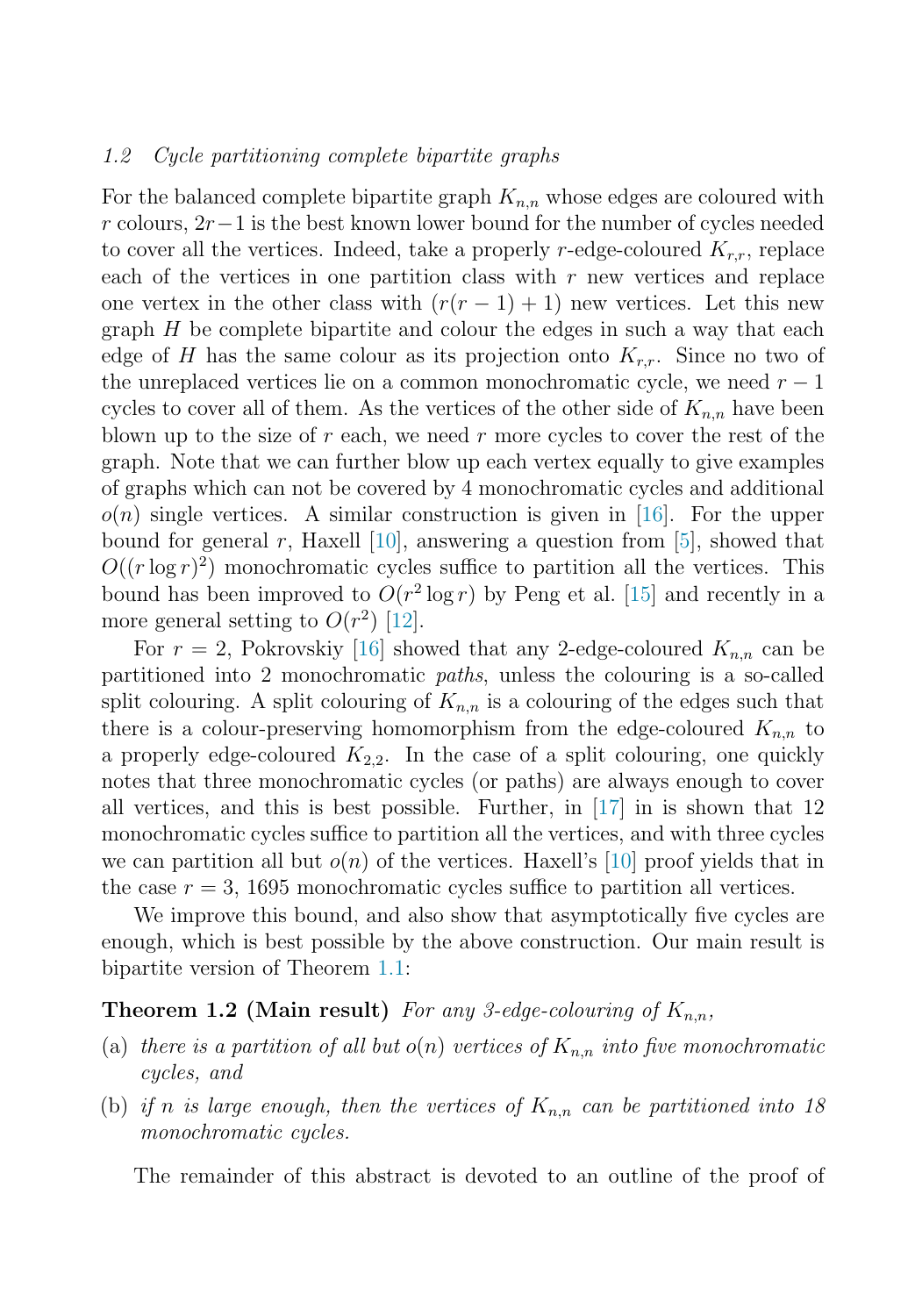<span id="page-3-0"></span>Theorem [1.2.](#page-2-0)

# **2 Partitioning into 18 cycles**

The proof of Theorem [1.2](#page-2-0) follows roughly the strategy of the proof of Theorem [1.1.](#page-1-0) The main difference is that at some point the bipartite setting requires us to switch or extend some of the arguments. In the following two subsections we outline the proofs of Theorem [1.2\(](#page-2-0)a) and (b). We finish with a sketch of the proof of our key lemma in Subsection [2.3.](#page-5-0)

## 2.1 Proof of Theorem  $1.2(a)$  $1.2(a)$

The proof of Theorem  $1.2(a)$  involves the construction of large monochromatic connected matchings and an application of the regularity lemma [\[18\]](#page-7-0), the combination of which has been introduced by Luczak [\[13\]](#page-7-0) and has become a standard approach. A monochromatic connected matching is a matching in a connected component of the graph spanned by the edges of a single colour. (And such a component is called a monochromatic component.) The following is our key lemma, which takes up most of the proof – see Subsection [2.3.](#page-5-0)

**Lemma 2.1** Let the edges of  $K_{n,n}$  be coloured with three colours. Then there is a partition of the vertices of  $K_{n,n}$  into five or less monochromatic connected matchings.

Now for the proof of Theorem  $1.2(a)$ , assume we are given a 3-edge-coloured  $K_{n,n}$ . We apply the regularity lemma, and the majority colours between the clusters induce a 3-edge-colouring of the reduced graph R which is almost complete bipartite. We then use a robust version of Lemma 2.1, which permits us to partition almost all of  $R$  into five monochromatic connected matchings. In the subsequent step, we apply a specific case of the blow-up lemma (see [\[11,13,](#page-7-0)[8\]](#page-6-0)) to get from our matchings in R to five monochromatic cycles in  $K_{n,n}$ which together partition almost all of the vertices.

## 2.2 Proof of Theorem [1.2\(b\)](#page-2-0)

The proof of Theorem [1.2\(b\)](#page-2-0) combines ideas of Haxell  $[10]$  and Gyárfás et al. [\[9\]](#page-6-0) with Theorem [1.2\(a\)](#page-2-0). First, we fix a large monochromatic subgraph  $H$ , which has the property that it is Hamiltonian and remains so even if some of the vertices are deleted from it. Then, using Theorem  $1.2(a)$ , we cover almost all vertices of  $K_{n,n} - V(H)$  with five vertex-disjoint monochromatic cycles. The amount of still uncovered vertices is much smaller than the order of  $H$ ,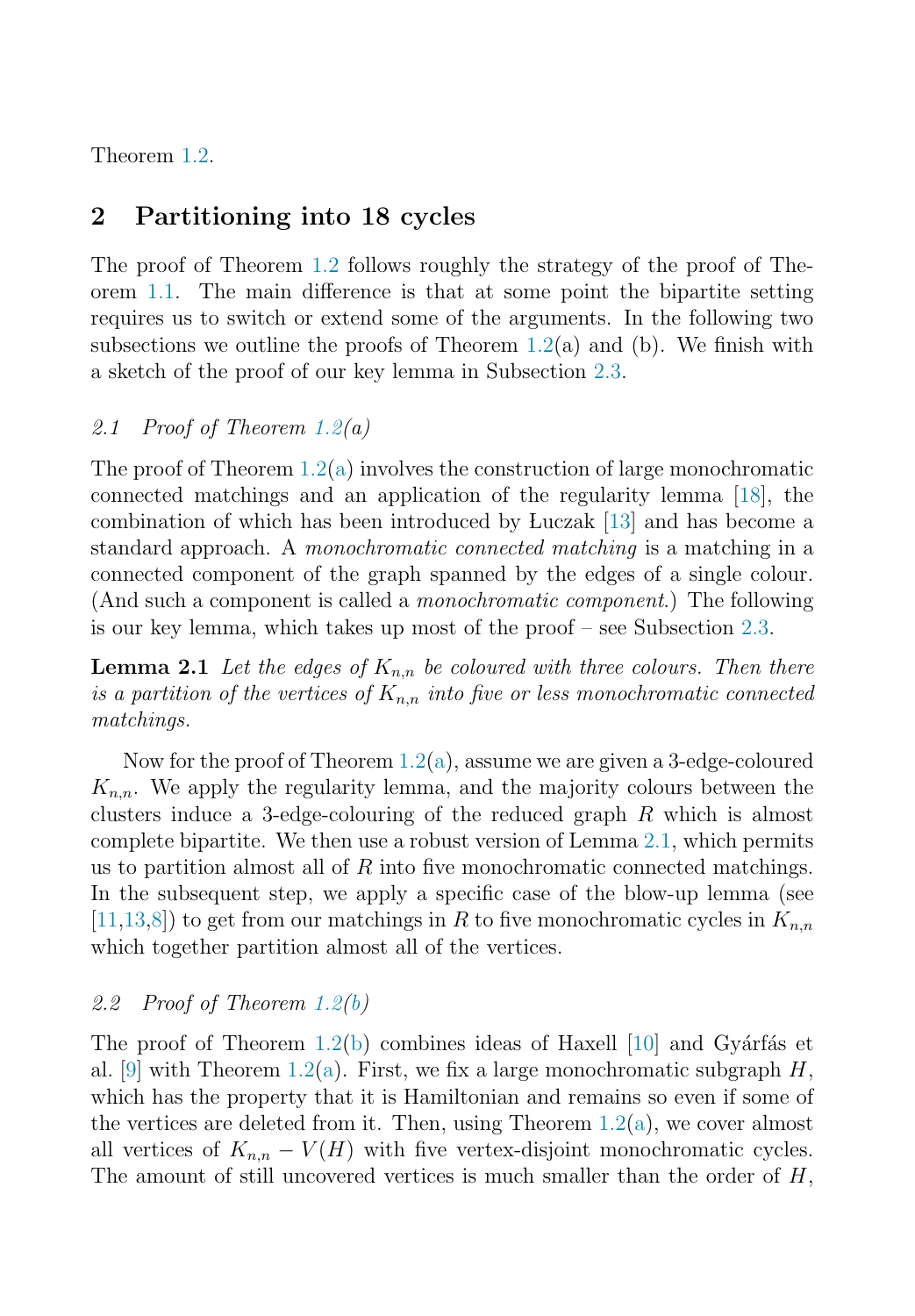this allows us to apply a lemma from [\[6\]](#page-6-0) in order to absorb these vertices using only a few more cycles, running through vertices of  $H$ . We finish by taking one more monochromatic cycle, which covers the remains of  $H$ . Here are some more details:

We call a balanced bipartite subgraph  $H$  of a  $2n$ -vertex graph  $\epsilon$ - $Hamiltonian$ , if any balanced bipartite subgraph of H with at least  $2(1 - \epsilon)n$  vertices is Hamiltonian. The next lemma is a combination of results from [\[10,15\]](#page-7-0).

**Lemma 2.2** For any  $1 > \gamma > 0$ , there is an  $n_0 \in \mathbb{N}$  such that any balanced bipartite graph on  $2n \geq 2n_0$  vertices and of edge density at least  $\gamma$  has a  $\gamma/4$ -Hamiltonian subgraph of size at least  $\gamma^{3024/\gamma}n/3$ .

The next lemma is due to Gyárfás et al. It allows us to absorb small vertex sets with few monochromatic cycles.

**Lemma 2.3 (Gyárfás et al. [\[7\]](#page-6-0))** For any  $r \geq 1$ , there is a constant  $n_0 \in \mathbb{N}$ such that for  $n \geq n_0$  and  $m \leq \frac{n}{(8r)^{8(r+1)}}$ , and for any r-colouring of  $K_{n,m}$ , there are 2r disjoint monochromatic cycles covering all m vertices on the smaller side.

Now to prove Theorem [1.2\(b\)](#page-2-0), assume that  $K_{n,n}$  is 3-edge-coloured. Let A and B be the two partition classes of the 3-edge-coloured  $K_{n,n}$ . We assume that  $n \geq n_0$ , where we specify  $n_0$  later. Pick subsets  $A_1 \subseteq A$  and  $B_1 \subseteq B$ of size  $\lceil n/2 \rceil$  each. Say red is the majority colour of  $[A_1, B_1]$ , the subgraph of  $K_{n,n}$  induced by the vertex set  $A_1 \cup B_1$ . Lemma 2.2 applied with  $\gamma = 1/3$ yields a red  $1/12$ -Hamiltonian subgraph  $[A_2, B_2]$  of  $[A_1, B_1]$  with

$$
|A_2| = |B_2| \ge 3^{-9999} |A_1| \ge 3^{-10^4} n.
$$

Set  $H := G-(A_2\cup B_2)$ , and note that each vertex class of H has order at least [ $n/2$ ]. Let  $\delta := 24^{-32} \cdot 3^{-10^4}$ . Assuming  $n_0$  is large enough, Theorem [1.2\(a\)](#page-2-0) yields five monochromatic vertex-disjoint cycles covering all but at most  $2\delta n$ vertices of  $H$ . If there are any isolated vertices among these cycles, we extend them to edges for sakes of balancedness. Let  $X_A \subseteq A$  (resp.  $X_B \subseteq B$ ) be the set of uncovered vertices in A (resp. B). We then have  $|X_A| = |X_B| \leq \delta n$ .

By the choice of  $\delta$ , and since we assume  $n_0$  to be sufficiently large, we can apply Lemma 2.3 to the bipartite graphs  $[A_2, X_B]$  and  $[B_2, X_A]$ . We obtain a union  $\mathcal C$  of twelve vertex-disjoint monochromatic cycles that together cover  $X_A \cup X_B$ . As  $|X_A| = |X_B| \le \delta n \le 3^{-10^4} / 12$ , we know that  $[A_2, B_2] - V(\bigcup \mathcal{C})$ contains a red Hamiltonian cycle, because  $[A_2, B_2]$  is 1/12-Hamiltonian. Thus, in total, we covered G with at most  $5+12+1=18$  vertex-disjoint monochromatic cycles.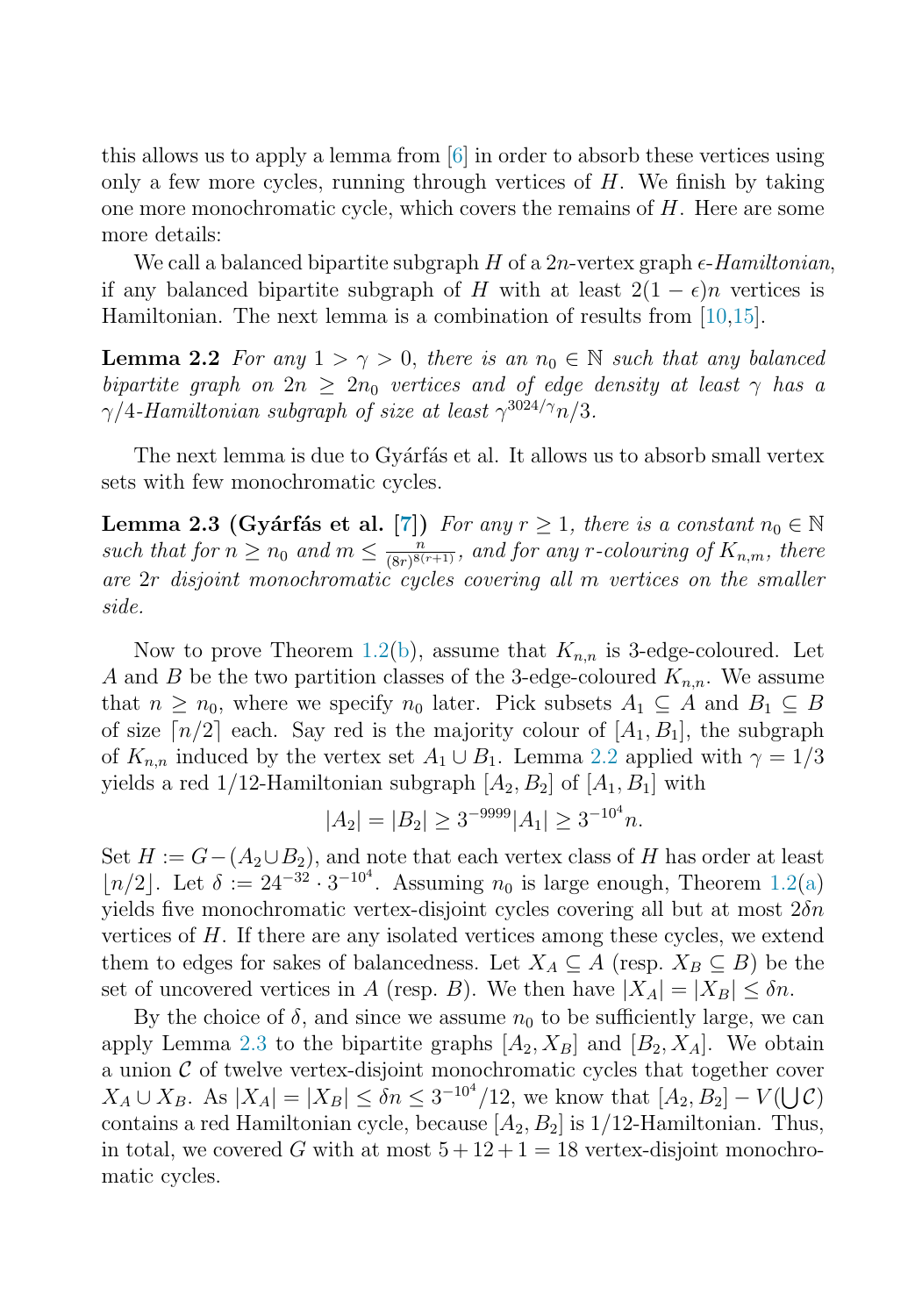<span id="page-5-0"></span>

Fig. 1. The colouring of  $K_{n,n}$ . The edges represent complete bipartite graphs in the respective colour.

2.3 Proof of Lemma [2.1](#page-3-0)

The proof of Lemma [2.1](#page-3-0) is involved, but purely combinatorial. Here we present some of the steps to give an idea of the argument. We remark that the proof of the robust version of Lemma [2.1](#page-3-0) follows virtually the same pattern in a much more technical environment. Before we start, we need one more lemma, which covers the case of 2 colours. It follows from the above-mentioned result of [\[16\]](#page-7-0).

**Lemma 2.4** Let the edges of  $K_{n,n}$  be coloured in red and blue. Then  $K_{n,n}$  can be covered with two vertex disjoint monochromatic connected matchings, one of each colour, or the colouring is split. In the latter case  $K_{n,n}$  can be covered with one red and two blue, and also with two red and one blue vertex disjoint monochromatic connected matchings.

Now let us assume that  $K_{n,n}$  is edge-coloured in red, green and blue. We first reduce the colouring to a form, where we have more information about the monochromatic components. Our first step for instance is the following claim.

**Claim 2.5** Each colour has at least three non-trivial components.

**Proof.** We assume the opposite for colour red, say. Let  $R_1$  and  $R_2$  be components in red (possibly identical and/or trivial) and assume that all other red components are trivial. Let M be a maximum red matching in  $R_1 \cup R_2$ . Then every edge in the balanced complete bipartite subgraph  $K_{n,n} - V(M)$ is green or blue. Hence we can apply Lemma 2.4 to cover  $K_{n,n} - V(M)$  with three vertex disjoint monochromatic connected matchings. three vertex disjoint monochromatic connected matchings.

After some intermediate steps, which involve similar arguments in a more elaborate form, we get that there is a colour, red say, that has exactly three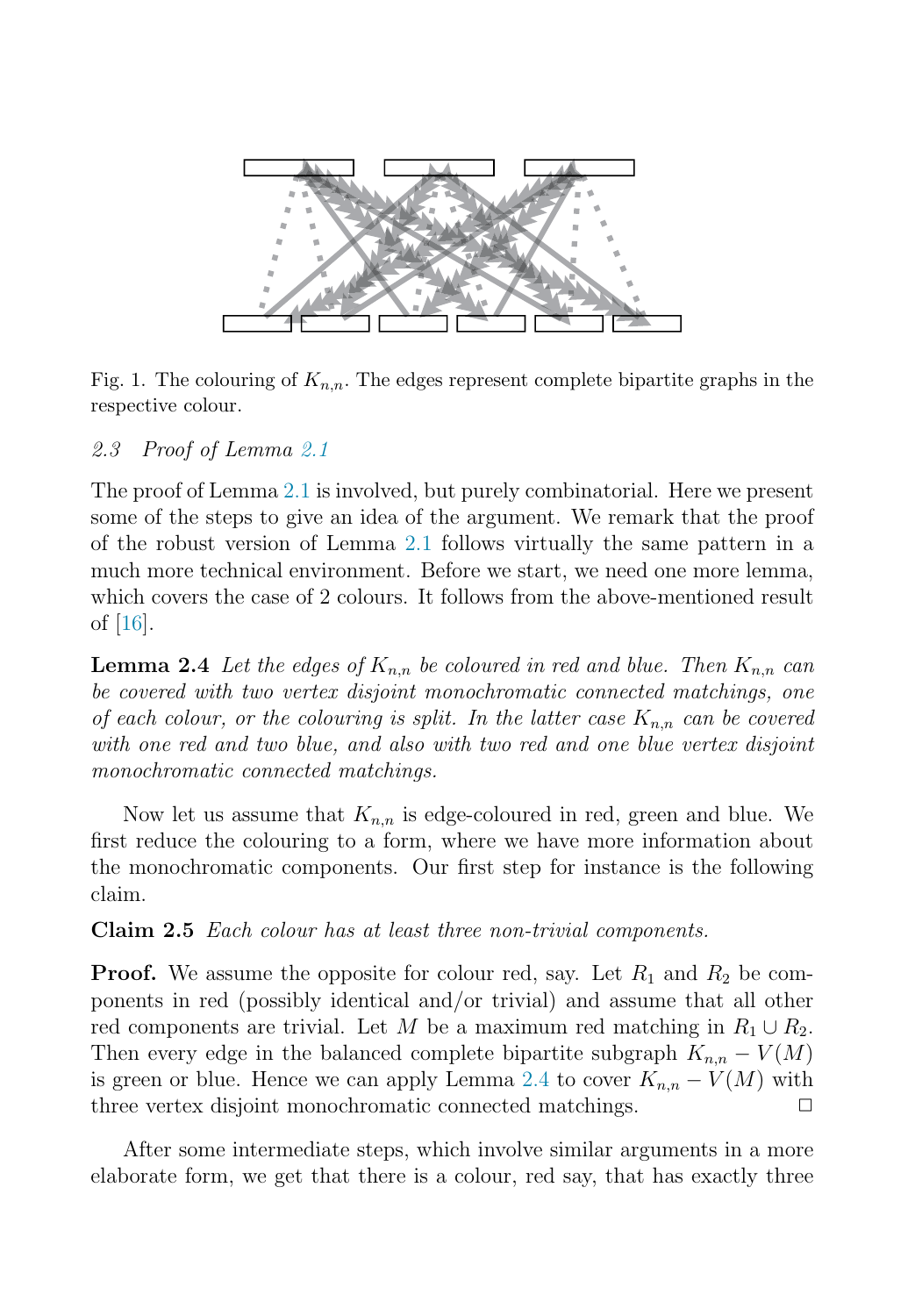<span id="page-6-0"></span>non-trivial components. We then take a maximum red matching in  $K_{n,n}$  and remove its vertices from the graph. The remaining graph is balanced and coloured in blue and green. If we can cover it with two disjoint monochromatic matchings, we are done. Therefore by Lemma [2.4](#page-5-0) we can assume that its colouring is split. This gives us information about the colours of the edges inside the red components, which after some more analysis allows to conclude that each colour has exactly three components. By continuing this type of reasoning we can reduce the colouring to the form shown in Figure [1.](#page-5-0) It is then only a matter of estimating the sizes of the individual parts and some more case distinctions, to obtain that  $K_{n,n}$  can be covered by 5 disjoint monochromatic connected matchings.

# **References**

- [1] P. Allen, Covering two-edge-coloured complete graphs with two disjoint monochromatic cycles, Combin. Probab. Comput. **17** (2008), 471–486.
- $[2]$  J. Ayel, Sur l'existence de deux cycles supplémentaires unicolorés, disjoints et de  $couleurs\ différentes\ dans\ un\ graphe\ complete\ bicolore, Ph.D. \ thesis, L'université$ de Grenoble, 1979.
- [3] J. Balogh, S. Barát, D. Gerbner, A. Gyarfás, and G. Sárközy, *Partitioning 2*edge-coloured graphs by monochromatic paths and cycles, Preprint 2012.
- $[4]$  S. Bessy and S. Thomassé, *Partitioning a graph into a cycle and an anticycle:* a proof of Lehel's conjecture, J. Combin. Theory Ser. B **100** (2010), 176–180.
- [5] P. Erdős, A. Gyárfás, and L. Pyber, Vertex coverings by monochromatic cycles and trees, J. Combin. Theory Ser. B **51** (1991), 90–95.
- [6] A. Gyárfás, M. Ruszinkó, G. Sárközy, and E. Szemerédi, An improved bound for the monochromatic cycle partition number, J. Combin. Theory Ser. B **96** (2006), 855–873.
- [7]  $\ldots$ , One-sided coverings of coloured complete bipartite graphs, Algorithms and Combinatorics **26** (2006), 133–144.
- [8] , Three-color Ramsey numbers for paths, Combinatorica **27** (2007), 35– 69.
- [9] , Partitioning 3-coloured complete graphs into three monochromatic cycles, Electron. J. Combin. **18** (2011), Paper 53, 16 pp.